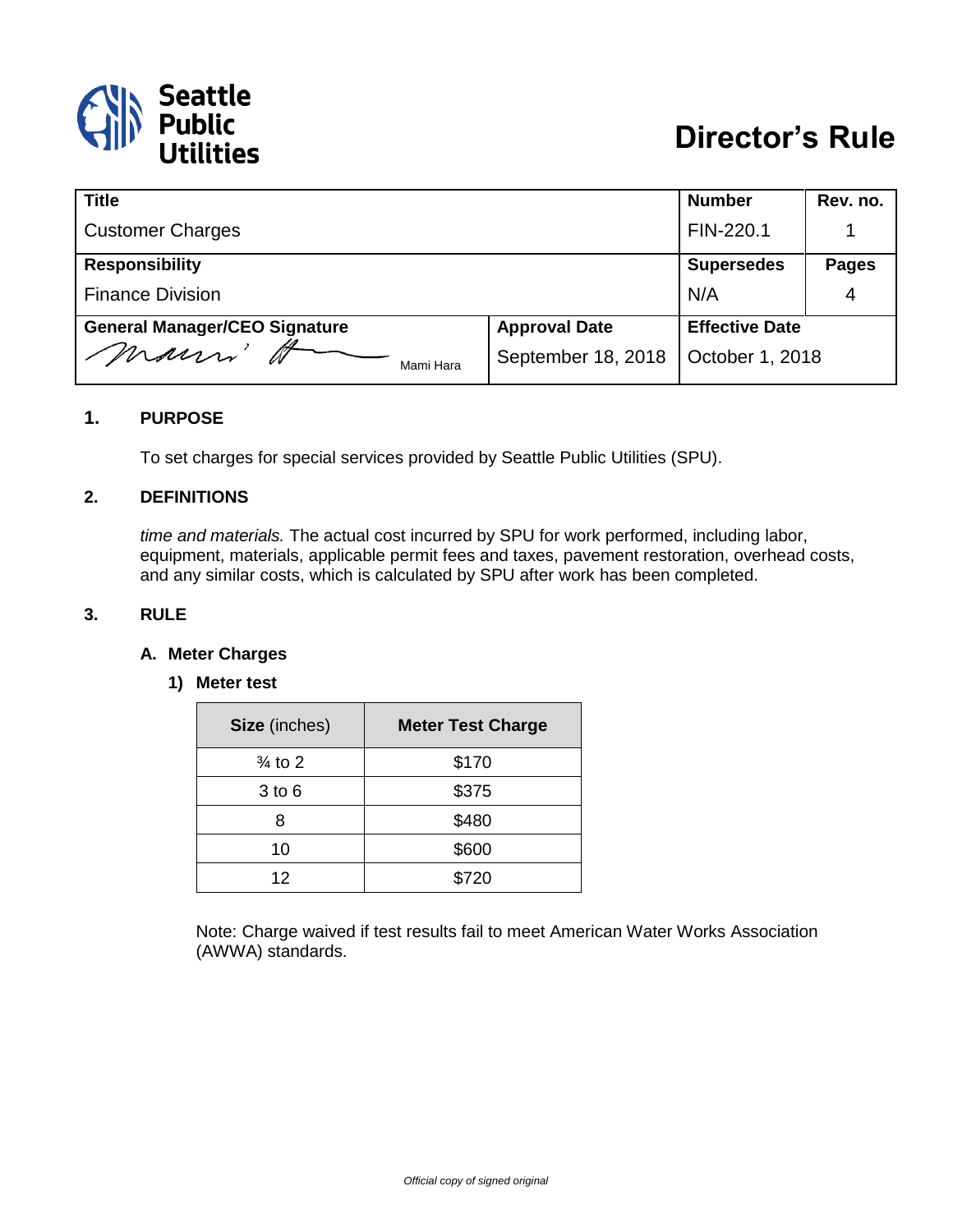### **2) Meter removal**

| <b>Meter Removal Charge</b><br>Size (inches) |                    |
|----------------------------------------------|--------------------|
| $\frac{3}{4}$ to 1                           | \$135              |
| 1 $\frac{1}{2}$ to 2                         | \$215              |
| 3 and larger                                 | time and materials |

#### **3) Meter reset**

| Size (inches)        | <b>Meter Reset Charge</b> |
|----------------------|---------------------------|
| $\frac{3}{4}$ to 1   | \$135                     |
| 1 $\frac{1}{2}$ to 2 | \$245                     |
| 3 and larger         | time and materials        |

### **4) Special meter read**

- Customer requested meter readings....................... \$60
- For obstructed meter readings .............................. \$125
- Adjust buried, obstructed or low meter boxes or valve boxes caused by customer installed landscaping or resurfacing (¾-inch to 2-inch meters).................... \$465
- **5) Meter shutoff and meter turn-on** (Requests initiated by customer, customer's contractor, agent, tenant, or emergency responders acting to protect customer's premises; and for cross-connection control program. Collection and severance meter shutoff and meter turn-on charges are listed in sections B2 and B3.)

Applies to all water services (domestic, fire, and combinations).

- Meter shutoff......................................................... \$120 per trip
- Meter turn-on ........................................................ \$120 per trip
- **6) Top shutoff (TSO) installation** (customer expedited request)
	- ¾ inch................................................................... \$155
	- 1 inch.................................................................... \$220
- **7) Trim customer-installed vegetation obstructing meter boxes or fire hydrants** .................................................................... \$155

## **B. Collection and Severance**

- **1) Property visit**............................................................... \$30
- **2) Meter shutoff for nonpayment of utility bill** .............. \$60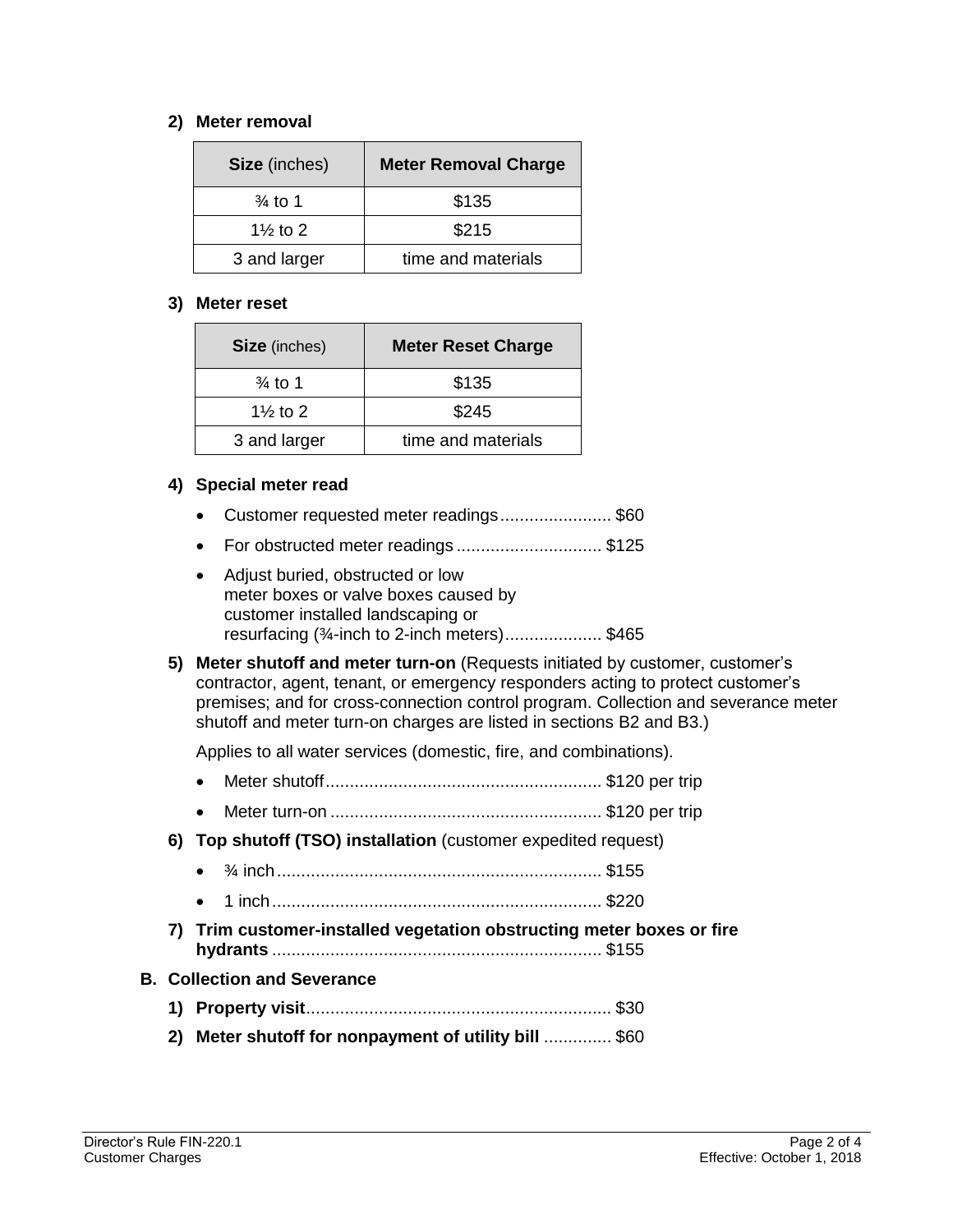## **3) Meter turn-on once debt owed to utility is satisfied**

|           |           | • During normal business hours<br>(8 am - 3:30 pm, Monday-Friday,                                                                 |  |
|-----------|-----------|-----------------------------------------------------------------------------------------------------------------------------------|--|
|           |           | • After hours (other than normal hours) \$80                                                                                      |  |
|           |           | 4) Replace customer damaged lock \$160                                                                                            |  |
| 5)        |           | Illegal jumpers                                                                                                                   |  |
|           | $\bullet$ |                                                                                                                                   |  |
|           | $\bullet$ |                                                                                                                                   |  |
|           | $\bullet$ |                                                                                                                                   |  |
|           |           | <b>C.</b> Special Field Trips                                                                                                     |  |
| $\bullet$ |           | On-property leak investigation and                                                                                                |  |
| $\bullet$ |           | Re-inspection required because<br>the requesting customer is not ready for<br>inspection by deadline or stated date\$210 per trip |  |
|           |           | <b>D.</b> Hydrants, nonfirefighting use of                                                                                        |  |
|           |           |                                                                                                                                   |  |

- Hydrant use permit ..................................................... \$215
- Hydrant meter assembly rental ................................... \$305

Note: All equipment must be returned in the same-as-issued condition. In the event of damaged or lost equipment, SPU will assess charges equal to the cost of damaged or lost equipment, including overhead cost.

• Water consumption

When a hydrant meter is required, the water consumption will be charged at the current City general service water rates. The following minimum monthly consumption charges will apply:

| <b>Season</b>          | <b>Effective</b><br><b>October 1, 2018</b> | <b>Effective</b><br><b>January 1, 2019</b> | <b>Effective</b><br><b>January 1, 2020</b> |
|------------------------|--------------------------------------------|--------------------------------------------|--------------------------------------------|
| September 16 to May 15 | \$52.00                                    | \$52.70                                    | \$54.40                                    |
| May 16 to September 15 | \$65.90                                    | \$66.90                                    | \$68.60                                    |

If SPU determines that water consumption will be less than 10 CCF per day, at SPU's discretion a hydrant meter may not be used and the following daily charges will apply:

| <b>Season</b>          | <b>Effective</b><br><b>October 1, 2018</b> | <b>Effective</b><br><b>January 1, 2019</b> | <b>Effective</b><br><b>January 1, 2020</b> |
|------------------------|--------------------------------------------|--------------------------------------------|--------------------------------------------|
| September 16 to May 15 | \$52.00                                    | \$52.70                                    | \$54.40                                    |
| May 16 to September 15 | \$65.90                                    | \$66.90                                    | \$68.60                                    |